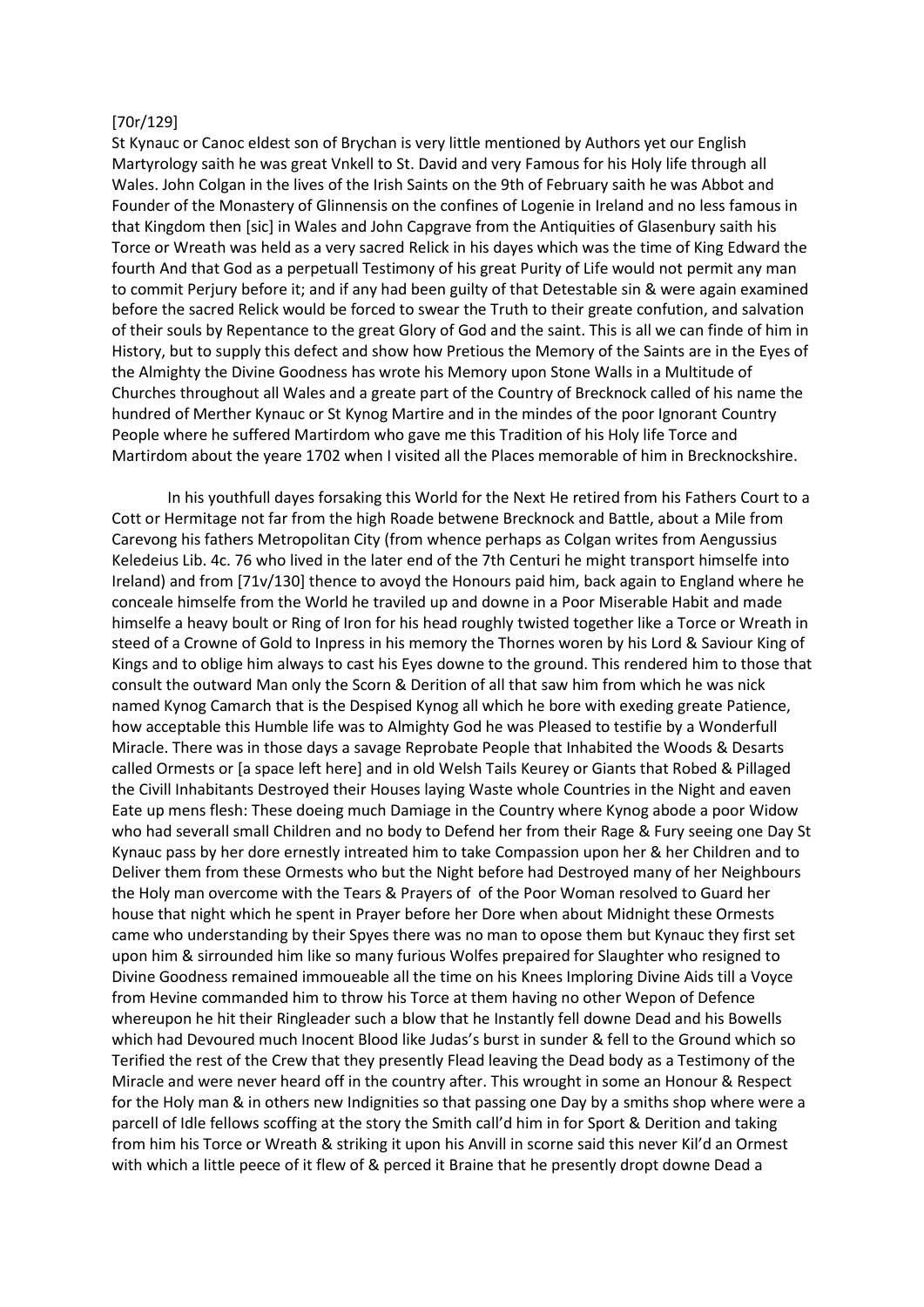Splinter of it being suffitient to Kill a misbeleiver & struck them all into a fear & Reverance of the Holy man as took away all Doubt of the Story & caused it to be bruted all over the Countrey.

Some persons may Object against this Story that since the Romans never make mention of any such Barberous Men Eaters from whence came these now? to which I answer they were a Barberous people call'd Attacotti who Inhabited the most Northen Mountains of Scotland never Conquered by the Romans who upon the decay of that greate Empire first invaided the Civill Britains invited there to by the Irish Scots & Picts in the first year of Valentinians Reigne Anno 365 as Marcellinus saith Lib 26c his words are: The barbarous Nations on all sides of the Roman Empire as if universally excited by a Trumpet broke their limits & made furious Incursions into the Roman Provinces. The Almani wasted Gaule & Rhetia the Sarmatians & Quadi made irruptions into Pannonia, and the Picts Saxons Scots and Attacotti vexed the Britains with Incessant calamities. Nor were these People exterpated till the Dayes of King Arthur and passed over from hence into France as St Hierome writes who gives us a more perticuler account of their barbarity lib. 2. cont. Jovinion What shall I say of the immanity of other Nations? I my selfe in my youth saw in Gaule the Attacotti a Brittish Nation who nourished them selves with human flesh : These men [71r/131] in the Forrests meeting with heards of Beeves Sheep & Swine, neglected them and cut of the Hanches of the Pastours & Brests of the Women and feed upon them accounting these to be their principall Delicacies. They had promiscuous Wifes and common Children.

Now to returne to St Kanauc the manner of his martirdom is related thus being in his later dayes desireous of a fixed solitude for Meditation he retired into his owne Country and adjoyned himselfe to the society of sertaine Religious men that led a hermeticall life under the government of a Superior in little Cells upon the hill call'd the Vann about four miles from Brecknock and about 2 miles from Carevong the place of his birth which is now destroyed & called the Gare where he built him a hermitage under a steepe Rock neare the top of the Mountain. These men lived by the Labour of their hands & had no Water but what they fetched from the River at the futt of the Mountain, which was very troublesom to carry up the steep hill; this made them Grudg & Repine strangely while this Holy man underwent the Labour with all Chearfullness, and Reprehended them for their Murmurings and Slouth against a Labour which in it selfe was holy & worked an exceeding reward being undertaken for the Love of God, & the practice of Patience and Labour and since it was their owne choyce: such discontents must needs make it very displeasing to the Divine Majesty, who regarded more their good will then [sic] their Labour. This insteed of making them more Humble & Cherefull in the service of God raised their whole spleen against himselfe, while God considering his age & good Will gave him Water upon the top of the Rock over his little Cell where he mounted every Morning for Meditation & Prayer where no man else could have any, this so enveterated their Rage thinking themselves mock'd by him that they Resolved to Murther him, where upon two of them mounting the top of the Rock one Sunday Morning found him at his Prayers and saw the Christiall spring at his feet, they furiously ran at him & cut of his head with a Sword which dropt into the Well where the Water imediately gave way to his head & dried up, nor would God Almighty suffer these Wicked Monkes to Triumph over that sacred head which had Humbled it selfe so much for his sake, for his Dead body assisted by his Holy Spirit imediately took up his head in his hands and carried it downe the Hill which a Woman gathering Pot hearbes in her Gardain at the bottom seeing cried out O Kynauc thou has dun very ill to carry thy head in thy hands to which he Answered again Not so ill as thou in Gathering Pot Herbes upon our Lord's Day and imediately her whole Gardain was Blasted as a Chastisement of her Rash Judgment (O! happy Man who had not done so much ill as gathering a few Pot Herbes upon a Sunday.) from thence he walked on to a rising ground about a fields breadh beyond the Church and layed it downe under a Bush of Brambles these three Miracles imediately succeding his Death made all men who knew his Humble Life conclude him a Saint where upon the Priests and all the People took up his Sacred Head & Body & buried them under the High Alter but the next Morning when the Priest though [sic] to Celebrate Mass they found the Alter